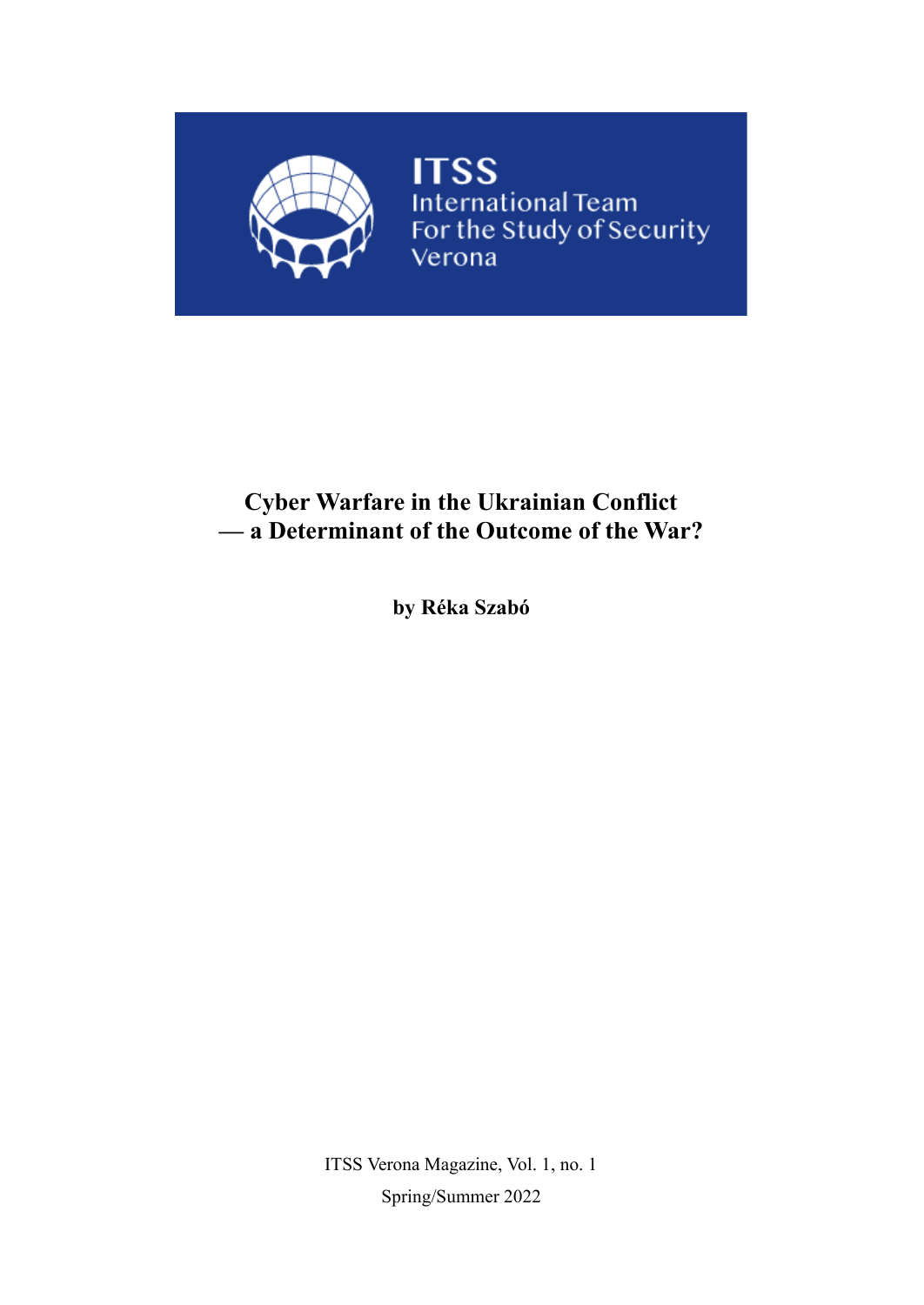# **Cyber Warfare in the Ukrainian Conflict — a Determinant of the Outcome of the War?**

Réka Szabó

**To cite this article**: Réka Szabó, *Cyber Warfare in the Ukrainian Conflict — a Determinant of the Outcome of the War?*, ITSS Verona Magazine, Vol. 1, no. 1, Spring/Summer 2022. **Keywords**: Ukrainian War, Crimean War, Russia, Cyberwarfare, Unconventional Warfare **ITSS Verona website**: <https://www.itssverona.it/itss-magazine> **LinkedIn:** <https://www.linkedin.com/company/itss-verona/>

**Instagram:** [https://instagram.com/itss\\_verona?igshid=YmMyMTA2M2Y=](https://instagram.com/itss_verona?igshid=YmMyMTA2M2Y=)

**Twitter:** <https://twitter.com/itssverona>

**Published online**: June 18th, 2022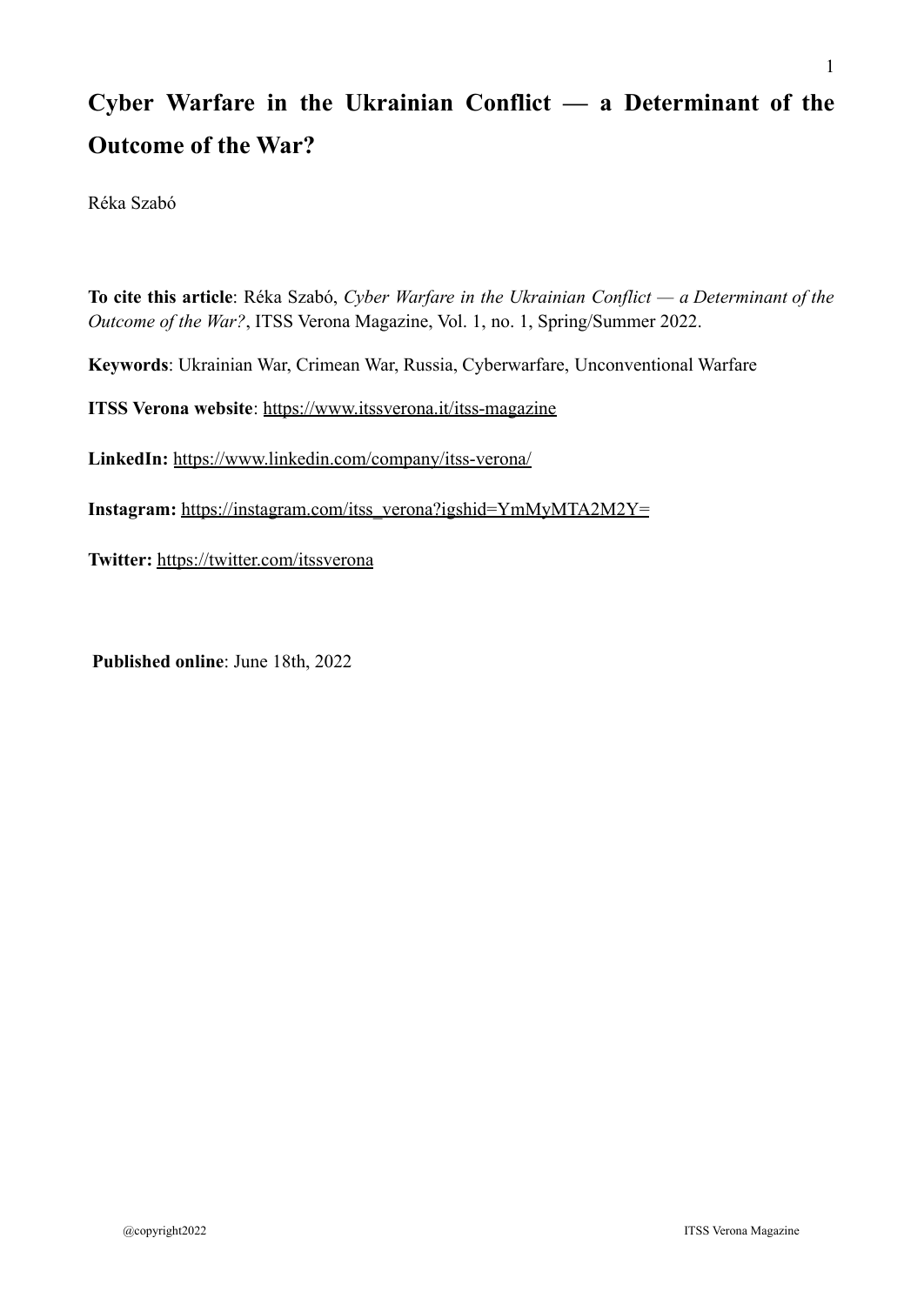**Abstract:** Cyber warfare is being used by both Russia and Ukraine in the current war against Ukraine. This essay sheds light upon the structures and actors — with or without formal ties to the warring states — of the current ongoing cyber warfare, and their influence on the current conventional war. Cyber attacks from the era of the annexation of Crimea and the crisis in the Donbas region are also highlighted, in order to contextualize the current events. Since that time, changes have occurred in cyber warfare strategies and actors; despite these changes, cyber warfare remains a tactic of limited strategic value.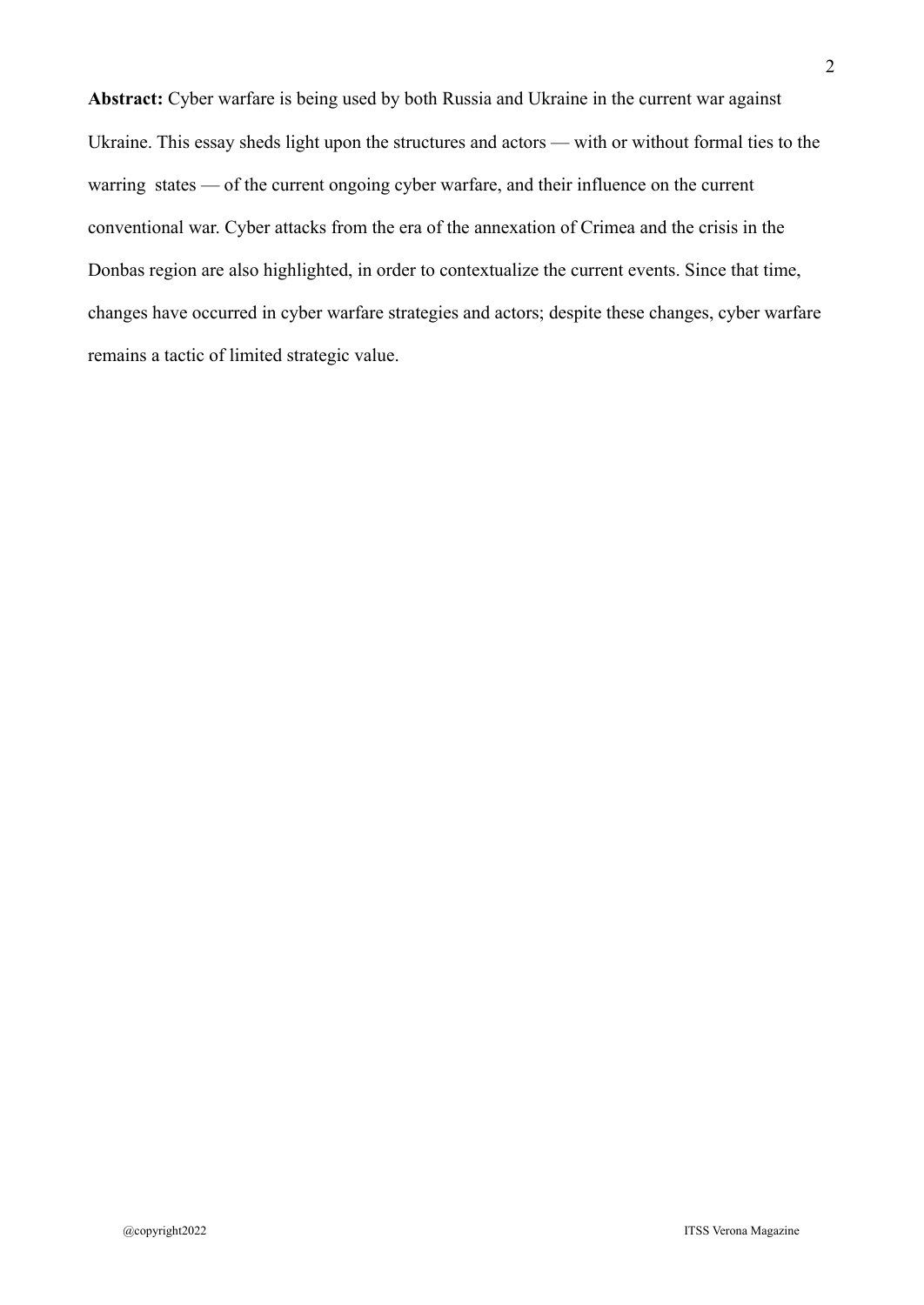Several patterns of the current war in Ukraine resemble wars in the past in which Russia or the Soviet Union took part. As technology has changed , the methods of warfare have changed, and this has had an impact on how contemporary wars are being waged. Today, it is not only conventional forces that are being deployed by Ukraine and Russia, but cyber tools and tactics as well. . This essay describes the cyber warfare tools and tactics used in the current Ukrainian conflict and presents the structures and actors connected to them.. Antecedents from the era of the annexation of Crimea are also highlighted, to contextualize current events.

#### **Interpreting the use of cyberspace in warfare**

Cyberattacks are part of hybrid warfare. As the Center for European Policy Analysis (CEPA) describes it, such warfare "combines military and nonmilitary as well as covert and overt means, such as disinformation, cyberattacks, economic coercion, […] corruption, and irregular and regular forces. […] [these] attempt to undermine target institutions and populations to achieve strategic aims."<sup>1</sup> As a result of globalization and technological development, their "speed, intensity, and scope" have grown in recent times.<sup>2</sup>

There are differences between the Western and Russian attitudes to warfare in cyberspace. The Russian interpretation of cyber warfare — as it is called in the West — is a kind of warfare that is part of the so-called *information confrontation*. <sup>3</sup> This has to be observed through the lens of a geopolitical zero-sum game, in which the national interest is achieved or protected with the involvement of information infrastructures. *Cybersecurity* as a term does not appear in Russian usage. Documents from the Ministry of Defense and other authorities refer to it as *information security* instead. This encompasses more than cybersecurity: it is not solely about "the protection of critical digital networks, but society's cognitive integrity as well."<sup>4</sup> This points out that maintaining narratives about certain events among populations is considered crucial by Russia. By using operations that focus on the cognitive spheres, Russian actors are able to spread disinformation and

<sup>&</sup>lt;sup>1</sup> CEPA, "Hybrid Warfare of the Future," July 28, 2021,

[https://cepa.org/hybrid-warfare-of-the-future-sharpening-natos-competitive-edge/.](https://cepa.org/hybrid-warfare-of-the-future-sharpening-natos-competitive-edge/)

See note above.

<sup>&</sup>lt;sup>3</sup> NATO StratCom COE, "Russia's Strategy in Cyberspace" June 2021, accessed April 1, [https://stratcomcoe.org/cuploads/pfiles/Nato-Cyber-Report\\_15-06-2021.pdf](https://stratcomcoe.org/cuploads/pfiles/Nato-Cyber-Report_15-06-2021.pdf), 4.

<sup>&</sup>lt;sup>4</sup> See note above, 5-6.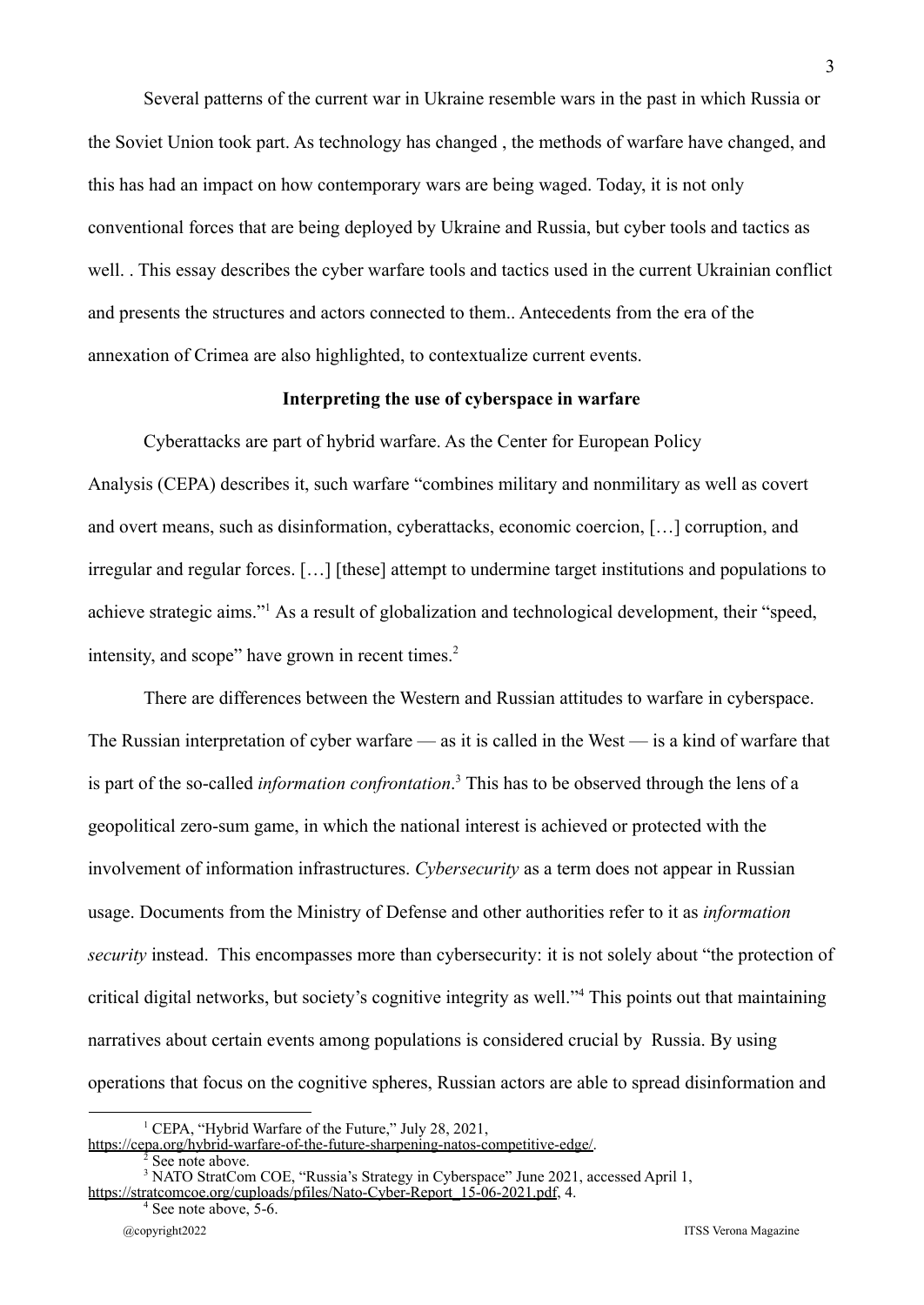misinformation. As the narratives become entrenched in the population, Russia is able to use them as justification for their foreign policy and claim their strategic aims are legitimate.

In cyber warfare, damage can be done in both physical and cognitive spheres. To achieve suh damages, cyberspace can be used in multiple ways. It embodies software, hardware, and infrastructure as well. *Information war* has a broader scope, and can mean "a wide array of activities […], the spreading of disinformation, electronic warfare, the degradation of navigation support, psychological pressure, and the destruction of adversary computer capabilities."<sup>5</sup> Overall, cyber warfare can be applied for offensive and defensive purposes.

In observing Russian cyber warfare-related practices today, experts<sup>6</sup> claim that the legacy of the Soviet Union is still evident. There are operations in cyberspace that strive for the alteration/influence of policies of other nations, in a secret way, using illegal means. The manipulation of information is a way of doing this. Another example of operations that can be paralleled with Soviet-era methods is the one that encompasses concealment and deception so that the other party makes mistakes because of false pieces of information.

Cyberattacks used in the current conflict can be classified into three main categories. One group is called wipers. Such attacks delete information from networks or block data. Another type of cyberattack is DDoS (Distributed Denial of Service) attacks. These impede the access of websites, by "overwhelming a system via an excessive number of 'requests' — people trying to access a website — in a short space of time."<sup>7</sup> Defacement attacks, on the other hand, operate on the psychological or cognitive level: they eliminate or modify pieces of information from websites, thus facilitating the dissemination of disinformation and fake news.<sup>8</sup>

#### **Russian cyber warfare actors**

Several actors have been active in cyber wars since the annexation of Crimea, ranging from actors connected to the Russian state to volunteers. Similar to conventional proxy wars, some actors

<sup>5</sup> NATO StratCom COE, "Russia's Strategy in Cyberspace," 7.

<sup>6</sup> NATO StratCom COE, "Russia's Strategy in Cyberspace," 11.

<sup>7</sup> Deutsche Welle, "Ukraine: Cyberwar Creates Chaos, 'it Won't Win the War' | DW | 03.03.2022," DW.COM, accessed April 1, 2022, [https://www.dw.com/en/ukraine-cyberwar-creates-chaos-it-wont-win-the-war/a-60999197.](https://www.dw.com/en/ukraine-cyberwar-creates-chaos-it-wont-win-the-war/a-60999197).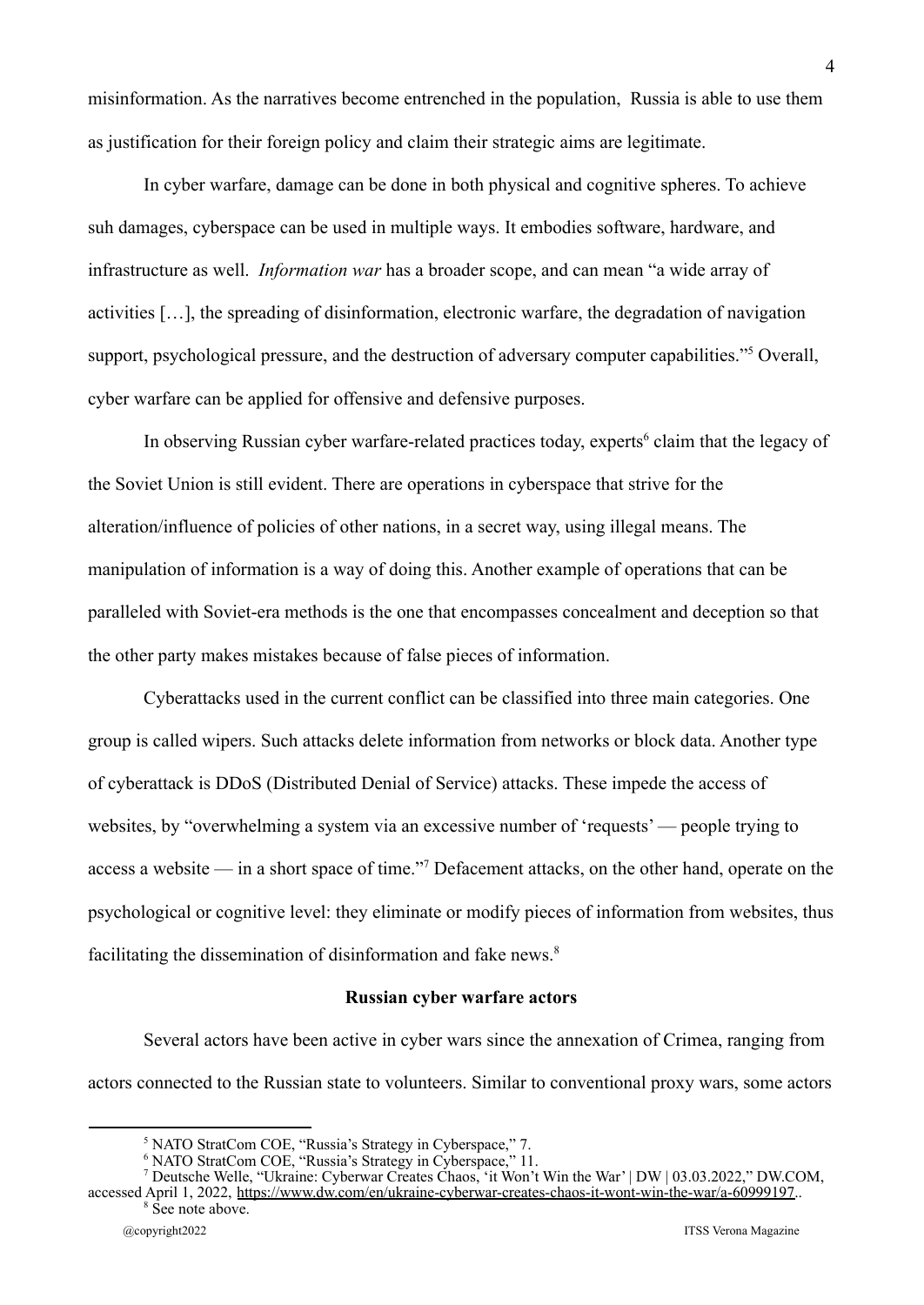can be called proxies in cyberspace as well. Although there is no scholarly agreement on the definition yet, according to Tim Maurer (New America Foundation), one can be the following: "actors using force against a third party to the benefit of the state."<sup>9</sup> This includes private actors as well, which are prominent in the current war, according to the expert.

While it is difficult to trace actors and find connections between them, Russian state actors have unquestionably been taking part in cyber warfare, or, as they call it, *information confrontation*. The Federal Security Service (FSB), the former Committee for State Security (KGB), is one of these. It is responsible for counter-intelligence and intelligence connection, and "securing Russia's domestic information space"<sup>10</sup> Turla, a cyber espionage group, engaging in espionage campaigns in several countries, including the United States, is claimed to be linked to FSB.

Another significant state actor is the Main Directorate of the General Staff of the Armed Forces of the Russian Federation (GRU or GU). This external intelligence agency is responsible for offensive cyber operations, signal intelligence, and cryptography, and hack and leak operations in the presidential elections in the United States in 2016. It "uses cyberspace not only for espionage but also for sabotage and information operations."<sup>11</sup> There are hacktivist groups that can be linked to the GRU, like CyberBerkut and the Sandworm Group, and APT28 (APT stands for *advanced persistent threat*).

The other external intelligence agency is the Foreign Intelligence Service (SVR). It "steals information for traditional espionage purposes."<sup>12</sup> APT29 is the group connected to it, and it targeted the United States, the Netherlands, and Norway.

The Internet Research Agency (IRA) is a private organization but it also has ties to the Kremlin. It has several departments which are responsible for comments, infographics, videos, and other outputs which are centrally guided and support the Kremlin's side.<sup>13</sup>

<sup>9</sup> Tim Maurer, "Cyber Proxies and the Crisis in Ukraine", [http://195.222.11.251/uploads/2018/10/Ch09\\_CyberWarinPerspective\\_Maurer.pdf](http://195.222.11.251/uploads/2018/10/Ch09_CyberWarinPerspective_Maurer.pdf)

<sup>&</sup>lt;sup>10</sup> NATO StratCom COE, "Russia's Strategy in Cyberspace," 17.

<sup>&</sup>lt;sup>11</sup> NATO StratCom COE, "Russia's Strategy in Cyberspace," 19.

<sup>&</sup>lt;sup>12</sup> See note above.

<sup>&</sup>lt;sup>13</sup> NATO StratCom COE, "Russia's Strategy in Cyberspace," 2. @copyright2022 ITSS Verona Magazine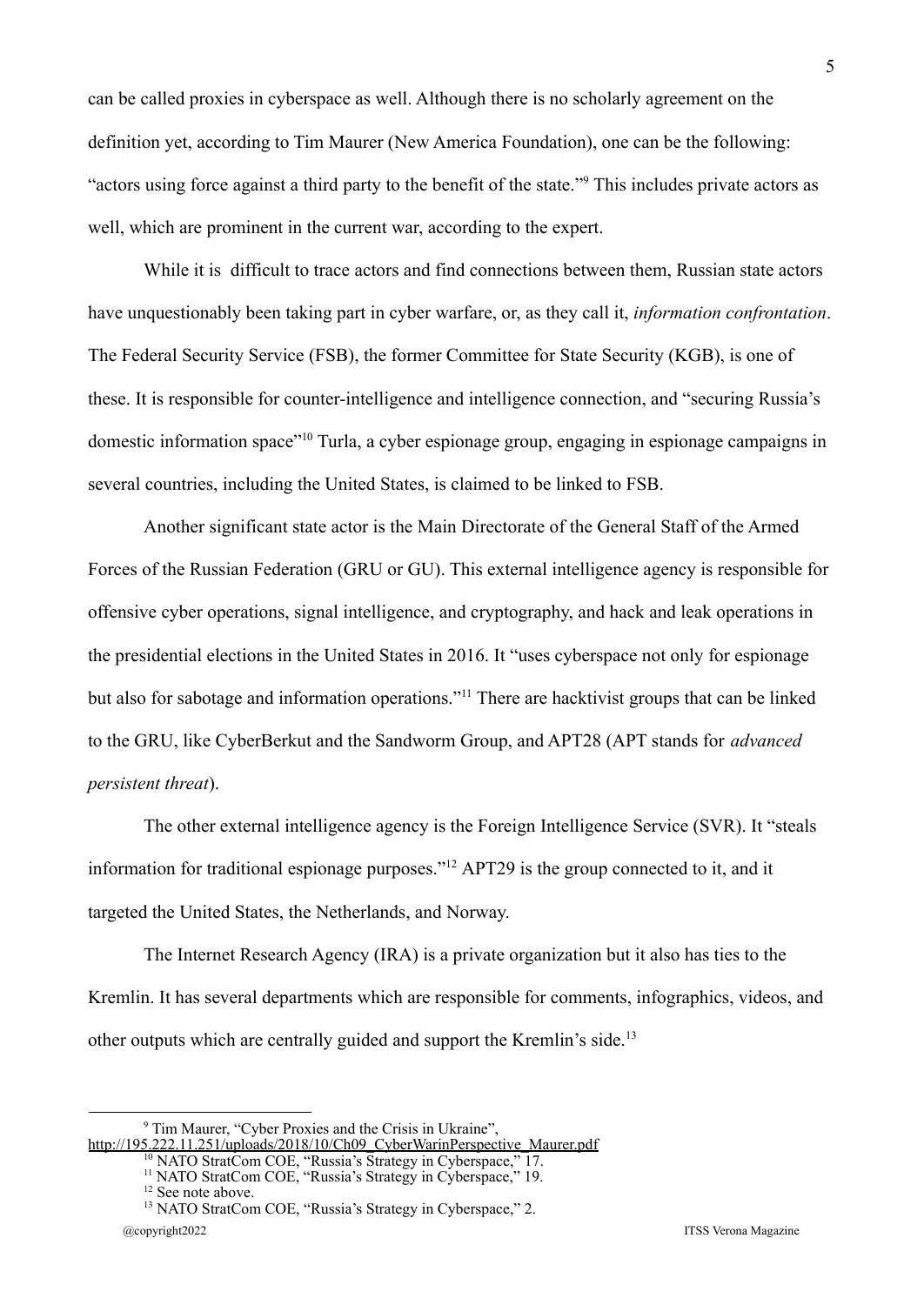The so-called *patriotic hackers* take part in cyberattacks. These people are not "part of the state machinery," but they "might act based on their attachment to the state either independently or be given direction by the state."<sup>14</sup> There are *cyber criminals,* too, "who are either paid by intelligence services or, if willing to put their skills to the service of the state, will have their prison sentences significantly reduced."<sup>15</sup> The deployment of the latter group is cost-effective and it is also easy to deny their ties to the government. There is, however, proof that cyber criminals were connected to the FSB.

### **Cyber warfare during the crises in Crimea and the Donbas region**

Russia used cyber warfare before the annexation of Crimea, and actors connected to the Russian state (proxies) played a significant role in the preparation of the annexation and the destabilization of Ukraine. Just like the Gamaredon group, IRA became active before the annexation of Crimea.<sup>16</sup> The troll farm disseminated pro-Kremlin messages in Russia and other countries, contributing to the public support of military operations in Crimea..<sup>17</sup> Other groups connected to the GRU initiated attacks against Ukraine, too: APT28 interfered in the 2014 presidential elections. CyberBerkut did the same, with the use of malware that damaged the systems responsible for vote counting.<sup>18</sup> This group conducted "cyber-espionage, information operations, and disruptive computer network intrusions, including DDoS"<sup>19</sup> not only targeting Ukraine but NATO and Germany as well. As the cyber war continued during the crises in Crimea and eastern Ukraine, the Sandworm group carried out cyber attacks on critical infrastructure, <sup>20</sup> resulting in blackouts in the country.<sup>21</sup>

Ukraine was able to engage in the cyber war against Russia and proxies were present, too. The volunteer group called Ukrainian Cyber Forces with Eugene Dokukin had an unquestionable role in it. They used DDoS attacks, leaked documents, and engaged in other activities. Maurer

6

<sup>&</sup>lt;sup>14</sup> NATO StratCom COE, "Russia's Strategy in Cyberspace," 21.

<sup>&</sup>lt;sup>15</sup> See note above.

See note  $14$ . <sup>16</sup> GLOBSEC, "Where Is Cyberwar? Preliminary Takeaways from Russia's War on Ukraine,", accessed April 1, 2022, [https://www.globsec.org/news/where-is-cyberwar-preliminary-takeaways-from-russias-war-on-ukraine/.](https://www.globsec.org/news/where-is-cyberwar-preliminary-takeaways-from-russias-war-on-ukraine/)

 $18 \text{ See note} 16$ .

 $19$  See note 11.

 $20$  See note 16.

 $21$  See note 11.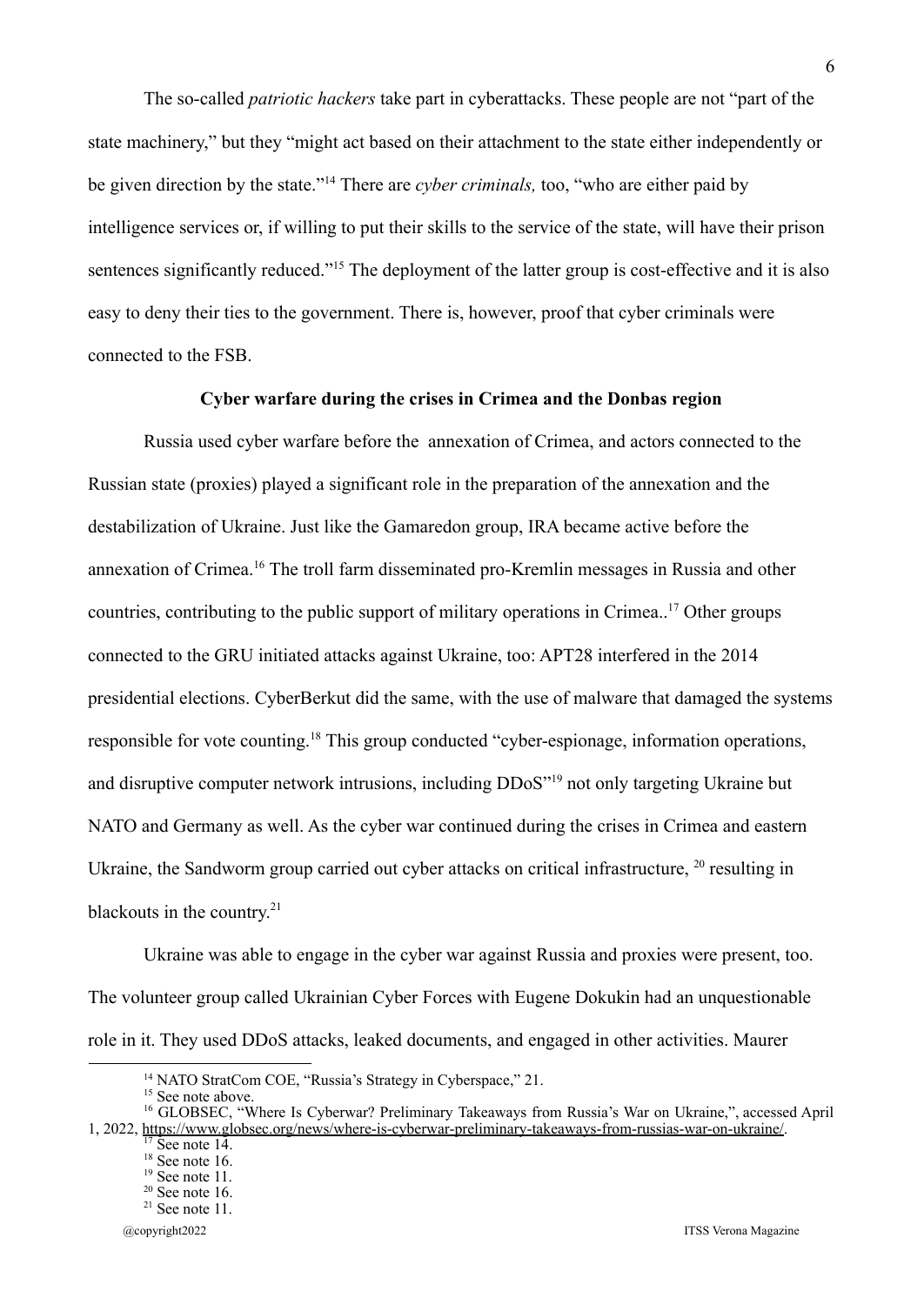claims that during this conflict, significant cyber capabilities were privately owned, and these were used by states. Some were patriotic hacker groups in Ukraine, for example, Cyber Hundred and Null Sector initiated DDoS attacks against the Kremlin's websites and the Russian central bank.<sup>22</sup> Anonymous also engaged in activities by that time.

Despite the engagement of several hacktivist groups in the conflict, "the amount of cyber proxy activity has remained relatively low" on the Ukrainian side, and actions on both sides were "limited to DDoS attacks, web defacements, and the occasional leaking of government files."<sup>23</sup>

#### **Cyber warfare in the current war in Ukraine**

As in the era of the crises in Crimea and eastern Ukraine, cyber warfare is being used in the current Ukrainian conflict; , however only to a limited extent. Russia appears to have changed their cyber strategy, compared to previous years. According to Josephine Wolff, associate professor of cybersecurity policy at Tufts University, a shift has happened in their strategy, resulting in more covert operations in the cyber domain. This means the increased use of "tactics like credential harvesting, supply chain compromises, and infiltrating critical service provider platforms," and the decreased application of "techniques like traditional phishing and denial-of-service attacks."<sup>24</sup> Russia's shift to more covert operations means that it is relying less heavily on techniques like traditional phishing and DDoS attacks. Instead, the focus is on more advanced intrusion tactics like credential harvesting, supply chain compromises, and infiltrating critical service provider platforms. Wolff also draws attention to elevated activity by the SVR and the "the relative inactivity of the GRU in the cyber domain since 2018."<sup>25</sup> Cybersecurity expert Matthias Schulze claims that Russia is unable to combine conventional war with cyber tactics and the separately existing cyber warfare has only a psychological effect that will not be a determining factor in the eventual outcome of the war. He describes the Russian cyber war efforts as "cyberattacks connected to espionage and

<sup>22</sup> Tim Maurer, "Cyber Proxies and the Crisis in Ukraine," in *Cyber War in Perspective: Russian Aggression against Ukraine*, ed. Kenneth Geers (Tallinn: NATO CCD COE Publications, 2015), [http://195.222.11.251/uploads/2018/10/Ch09\\_CyberWarinPerspective\\_Maurer.pdf,](http://195.222.11.251/uploads/2018/10/Ch09_CyberWarinPerspective_Maurer.pdf) 81.

 $23$  See note above, 85.

<sup>&</sup>lt;sup>24</sup> Josephine Wolff, "Understanding Russia's Cyber Strategy," Foreign Policy Research Institute, July 27, 2021, <https://www.fpri.org/article/2021/07/understanding-russias-cyber-strategy/>.

<sup>&</sup>lt;sup>25</sup> See note above.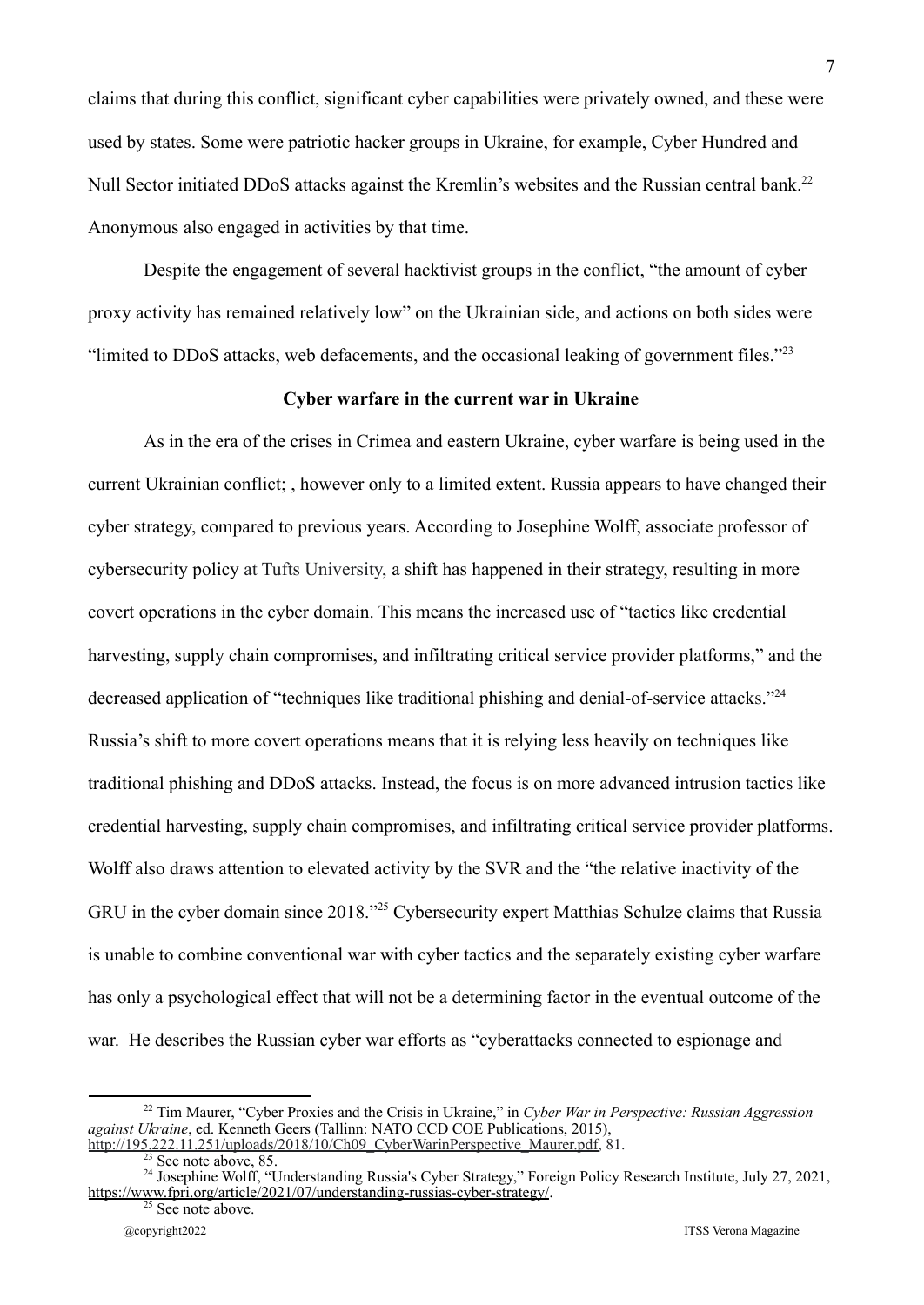disinformation, or wiper attacks," and believes that "there is no indication that any of these attacks have helped Russia strategically on the battlefield."<sup>26</sup>

Several explanations exist for the limited cyber activities. One is that bombardment was enough for the destruction of infrastructure in Ukraine, and additional cyber attacks were simply not useful or effective anymore. Another claim is that the military actions were planned to last only for days, and for the implementation of cyberattacks, simply put, more time would be needed. Following the third train of thought, a possible failure occurred on the Russian side in the execution of successful attacks, thanks to the cooperation between Ukraine, the United States, and NATO. Lastly, it is also possible that Russia uses cyber capabilities as deterrence.<sup>27</sup>

On the other hand, this does not mean that activities in cyberspace are not going to intensify later. One reason for this is that "cyber warfare does not lend itself to a linear plan of attack with defined inputs and outcomes,"<sup>28</sup> as in conventional wars with kinetic military actions. Furthermore, what makes the current war different from others and what shows the importance of the cyber domain — even if it is not decisive in the overall war yet - is the size of the *cyber armies.* According to estimates, more people are participating in cyber warfare now than the number of soldiers engaging in conventional warfare on the ground.

It is important to point out that these cyber warfare-related activities are not necessarily limited to Russia, Ukraine, and neighboring countries. There are implications for political and military developments at the international level as well. It can spread further to other countries and has already done so, in the form of malware attacks, for instance. There is also a possibility that Russia could launch a "direct cyberattack on another country's critical infrastructure."<sup>29</sup> At this point, such an action is not considered likely since it would lead to an escalation of the war and could lead to the direct involvement of NATO. NATO Secretary-General Jens Stoltenberg affirmed

<sup>27</sup> POLITICO, "The World Holds Its Breath for Putin's Cyberwar," accessed April 1, 2022, <sup>26</sup> Deutsche Welle, "Ukraine: Cyberwar Creates Chaos, 'it Won't Win the War' | DW | 03.03.2022," DW.COM, accessed April 1, 2022, [https://www.dw.com/en/ukraine-cyberwar-creates-chaos-it-wont-win-the-war/a-60999197.](https://www.dw.com/en/ukraine-cyberwar-creates-chaos-it-wont-win-the-war/a-60999197)

<https://www.politico.com/news/2022/03/23/russia-ukraine-cyberwar-putin-00019440>

 $29$  See note 26.  $\overline{8}$  See note 16.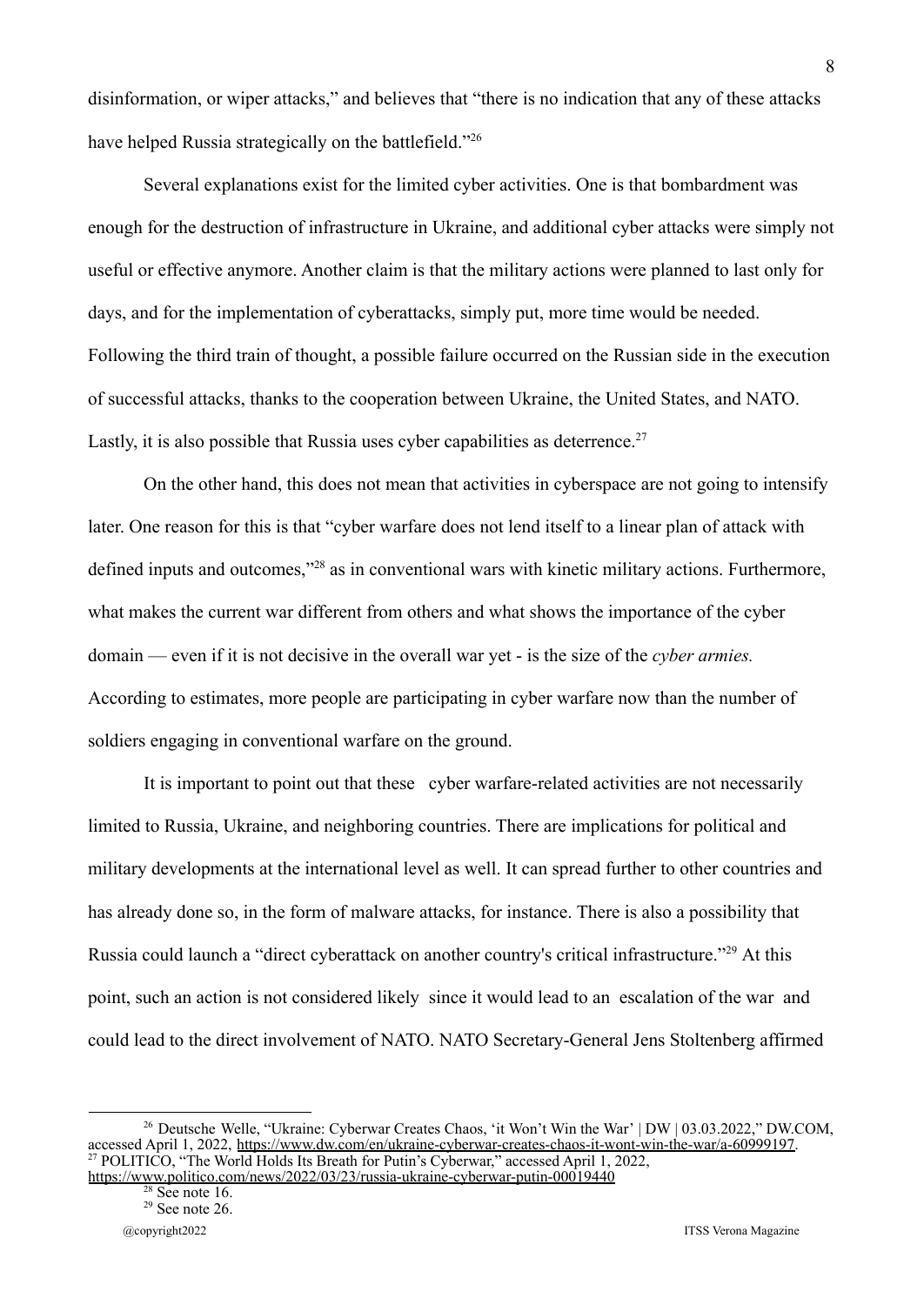that cyberattacks can trigger Article 5.<sup>30</sup> It should be noted that Ukraine is now a contributing participant of NATO's Cooperative Cyber Defence Centre of Excellence (CCDCOE), and its cyber resilience has increased against Russian attacks in the cyber domain.<sup>31</sup>

#### **The main actors in cyberspace and their activities in the current war**

Observing cyber attacks by Russia or its proxies, actors already active during the Crimean crisis appear, but other actors have engaged as well, not to mention the volunteer hacktivists whose identity often remains unrevealed.

Russian-affiliated actors were using cyber warfare before the invasion. In January, a wiper malware attacked Ukrainian systems, such as the networks of the Foreign Ministry.<sup>32</sup> After the invasion, activities in the cyber domain intensified. GRU is believed to have been "behind a cyberattack on a satellite broadband service that disrupted Ukraine's military communications."<sup>33</sup> The Russian APT28, which is also connected to GRU, "engaged in a credential phishing campaign targeting users of the popular Ukrainian media company UKRNet."<sup>34</sup> Other attacks can be traced back to the Russian state, for example, DDoS attacks on the Ukrainian Ministry of Foreign Affairs, Ministry of Defense, Ministry of Internal Affairs, Security Service, and Cabinet of Ministers, and on bank, government, and military websites. The Gamaredon group was also active; it attacked Ukrainian organizations with malware, including surveillance software.<sup>35</sup>

Russia, similarly to its activities during the annexation of Crimea, used fake news to strengthen the Russian narrative about events. Disinformation has been a significant part of cyber warfare, aimed at undermining public opinions. According to Meduza, Russian media portrayed a Ukrainian refugee from Mariupol as a testimony of atrocities committed by Ukrainian soldiers

<sup>1</sup> CCDCOE, "Ukraine to be accepted as a Contributing Participant to NATO CCDCOE", <https://ccdcoe.org/news/2022/ukraine-to-be-accepted-as-a-contributing-participant-to-nato-ccdcoe/>

<sup>35</sup> See note above. See note  $32$ .

<sup>30</sup> C-Span, "NATO Chief Says Cyberattacks Can Trigger Article 5," accessed April 1, 2022, <https://www.c-span.org/video/?c5003322/nato-chief-cyberattacks-trigger-article-5>.

<sup>&</sup>lt;sup>32</sup> Council on Foreign Relations, "Tracking Cyber Operations and Actors in the Russia-Ukraine War," accessed April 5, 2022, <https://www.cfr.org/blog/tracking-cyber-operations-and-actors-russia-ukraine-war>.

<sup>&</sup>lt;sup>33</sup> "Russian Military behind Hack of Satellite Communication Devices in Ukraine at War's Outset, U.S. Officials Say," The Washington Post, accessed April 5, 2022,

[https://www.washingtonpost.com/national-security/2022/03/24/russian-military-behind-hack-satellite-communication-d](https://www.washingtonpost.com/national-security/2022/03/24/russian-military-behind-hack-satellite-communication-devices-ukraine-wars-outset-us-officials-say/) [evices-ukraine-wars-outset-us-officials-say/.](https://www.washingtonpost.com/national-security/2022/03/24/russian-military-behind-hack-satellite-communication-devices-ukraine-wars-outset-us-officials-say/)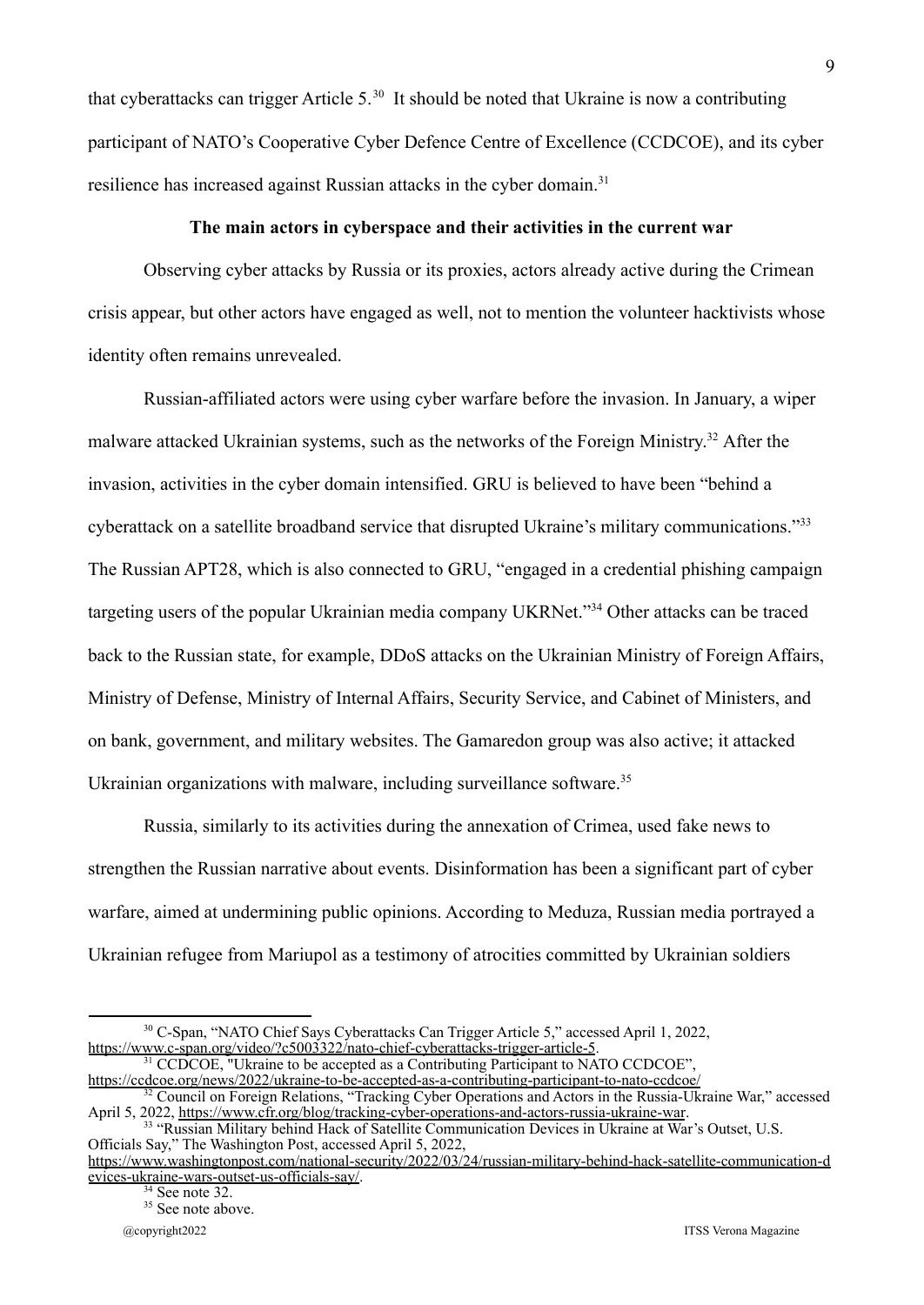against civilians, and who blames the mayor of the city for having abandoned the people. The video containing such fake pieces of information was distributed by the FSB.<sup>36</sup> Bot farms, supported by the Russian state, were also active on social media and distributed fake news about the war. Not only Russia-based actors have had a huge part in cyberattacks in this war. The Belarus APT Group launched disinformation campaigns (by hacking social media platforms of high profile Ukrainians) and phishing campaigns with malware, against "European government personnel involved in managing the logistics of refugees fleeing Ukraine."<sup>37</sup>

The Ukrainian state seems to be more prepared for this current state of cyber warfare, compared to the Crimean and eastern Ukrainian crisis. To counter Russian cyberattacks, the Ukrainian cyber-security authority, the Ministry of Digital Transformation was created in 2019. They recruited volunteers for a unit, the *IT Army.* This is an unprecedented escalation in the history of cyber warfare. Currently, there are hundreds of thousands of members on its Telegram channels.<sup>38</sup> They target websites of "infrastructure businesses, such as energy giant Gazprom, the country's banks, the power grid, and railway system, $39$  and official government websites $340$  and Russian-aligned sites with DDoS attacks.<sup>41</sup> This tactic is most helpful as a defensive measure,<sup>42</sup> but there have been "attempts to disrupt transport and power networks," too.<sup>43</sup>

Other hacker groups have also engaged in the war on the Ukrainian side, including Anonymous, "a decentralized community of tech activists who collaborate in small groups on projects they call *operations*."<sup>44</sup> Anonymous declared cyber war against Russia already on the day

[https://www.wired.com/story/ukraine-it-army-russia-war-cyberattacks-ddos/.](https://www.wired.com/story/ukraine-it-army-russia-war-cyberattacks-ddos/)

<sup>&</sup>lt;sup>36</sup> "'Anybody Would Be Scared' Russian State News Aired a Refugee's Testimony about 'Atrocities' Committed by Ukraine's Azov Battalion. The Video Came from the FSB. — Meduza," accessed April 5, 2022, [https://meduza.io/en/feature/2022/03/30/a-refugee-s-video-testimony-about-atrocities-committed-by-the-azov-battalion](https://meduza.io/en/feature/2022/03/30/a-refugee-s-video-testimony-about-atrocities-committed-by-the-azov-battalion-made-the-rounds-on-russian-state-news-it-came-from-the-fsb)[made-the-rounds-on-russian-state-news-it-came-from-the-fsb](https://meduza.io/en/feature/2022/03/30/a-refugee-s-video-testimony-about-atrocities-committed-by-the-azov-battalion-made-the-rounds-on-russian-state-news-it-came-from-the-fsb).

<sup>&</sup>lt;sup>37</sup> CyberPeace Institute, "Ukraine: A Timeline Of Cyberattacks," February 24, 2022, [https://cyberpeaceinstitute.org/ukraine-timeline-of-cyberattacks/.](https://cyberpeaceinstitute.org/ukraine-timeline-of-cyberattacks/)

<sup>38</sup> POLITICO, "'We Are the First in the World to Introduce This New Warfare': Ukraine's Digital Battle Against Russia," accessed April 1, 2022,

See note 32. <https://www.politico.com/news/magazine/2022/03/08/ukraine-digital-minister-crypto-cyber-social-media-00014880>.

<sup>&</sup>lt;sup>40</sup> "Ukraine's Volunteer 'IT Army' Is Hacking in Uncharted Territory," accessed April 1, 2022,

 $42$  See note 40.  $41$  See note 38.

<sup>43</sup> BBC, "Ukraine Says It Is Fighting First 'Hybrid War,'", March 4, 2022, sec. Technology, [https://www.bbc.com/news/technology-60622977.](https://www.bbc.com/news/technology-60622977)

<sup>44</sup> Dale Beran, "The Return of Anonymous," The Atlantic, August 11, 2020,

<https://www.theatlantic.com/technology/archive/2020/08/hacker-group-anonymous-returns/615058/>.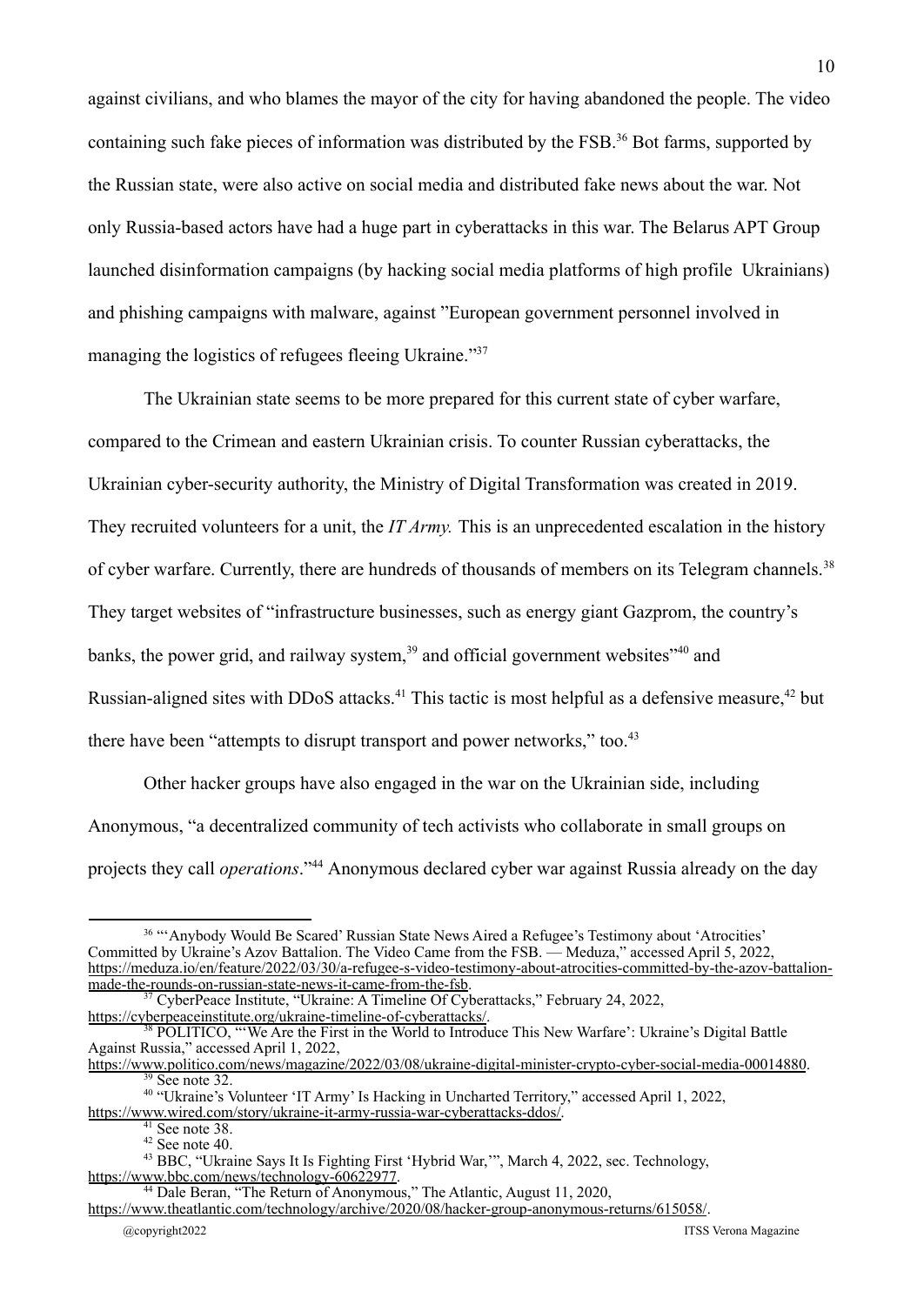of the outbreak of the war, and stated that it had hacked the database of the Russian Ministry of Defense, state TV channels,<sup>45</sup> websites,<sup>46</sup> and the Central Bank of Russia so that several files and confidential documents became publicly available.<sup>47</sup> They launched DDoS attacks<sup>48</sup> and hacked cameras and broadcasters, too, and disseminated information about the war. <sup>49</sup> Files of Roskomnadzor, a Russian state media regulator agency, were leaked by Anonymous as well. Another pro-Ukrainian hack group is called the Belarusian Cyber Partisans. Their cyberattacks aimed at impeding the use of railways in Belarus for Russian military means. Similarly, the malware RURansom wiper was used by hacktivists supporting Ukraine). It "functions as a wiper, and offers victims no opportunity to pay to have their systems decrypted" and also checks "victim's systems for a Russian IP address."<sup>50</sup>

There have been attacks from both sides where the hackers' or groups' identities are unknown. Malware was used against charity organizations, NGOs, for example, "in order to spread confusion and cause disruption".<sup>51</sup> The origin of malware used against Ukrainian government networks is also as yet unknown. Similarly, DDoS attacks of unknown origin were launched against the Kyiv Post to impede the publishing of news.<sup>52</sup> Undetectable attacks occurred on the Ukrainian side as well: Vkontakte – the largest social media platform in Russia – was hacked, and data about the war was shared on it,<sup>53</sup> in the form of private messages for the users.<sup>54</sup>

<sup>46</sup> See note 43.

<sup>&</sup>lt;sup>45</sup> The Guardian, "Anonymous: The Hacker Collective That Has Declared Cyberwar on Russia | Ukraine," accessed April 1, 2022,

[https://www.theguardian.com/world/2022/feb/27/anonymous-the-hacker-collective-that-has-declared-cyberwar-on-russi](https://www.theguardian.com/world/2022/feb/27/anonymous-the-hacker-collective-that-has-declared-cyberwar-on-russia) [a](https://www.theguardian.com/world/2022/feb/27/anonymous-the-hacker-collective-that-has-declared-cyberwar-on-russia).

<sup>47</sup> India Today, "Hacker Group Anonymous Targets Russia's Central Bank, Threatens to Release Secret Documents - World News," accessed April 1, 2022,

[https://www.indiatoday.in/world/russia-ukraine-war/story/russia-ukraine-war-anonymous-collective-hacked-the-central](https://www.indiatoday.in/world/russia-ukraine-war/story/russia-ukraine-war-anonymous-collective-hacked-the-central-bank-of-russia-1928830-2022-03-24)[bank-of-russia-1928830-2022-03-24.](https://www.indiatoday.in/world/russia-ukraine-war/story/russia-ukraine-war-anonymous-collective-hacked-the-central-bank-of-russia-1928830-2022-03-24)

 $48$  See note 40.

<sup>49</sup> India Today, "Hacker Group Anonymous Targets Russia's Central Bank, Threatens to Release Secret Documents - World News."

 $50$  See note 32.

<sup>&</sup>lt;sup>51</sup> CyberPeace Institute, "Ukraine: A Timeline Of Cyberattacks,", February 24, 2022,

[https://cyberpeaceinstitute.org/ukraine-timeline-of-cyberattacks/.](https://cyberpeaceinstitute.org/ukraine-timeline-of-cyberattacks/)

 $5<sup>2</sup>$  See note above.

<sup>&</sup>lt;sup>53</sup> The Times, "Russian Social Media 'Hacked by Western Intelligence Agency'," accessed April 1, 2022, [https://www.thetimes.co.uk/article/ukraine-war-russian-social-media-hacked-by-western-intelligence-agency-qzcf293sz.](https://www.thetimes.co.uk/article/ukraine-war-russian-social-media-hacked-by-western-intelligence-agency-qzcf293sz)

<sup>54</sup> HVG, "Tech: Feltörték Az "orosz Facebookot", És 12 Millió Címre Írták Meg, Mi Is Történik Ukrajnában," accessed April 1, 2022,

[https://hvg.hu/tudomany/20220321\\_vkontakte\\_kozossegi\\_media\\_hackertamadas\\_hackerek\\_ukrajna\\_haboru.](https://hvg.hu/tudomany/20220321_vkontakte_kozossegi_media_hackertamadas_hackerek_ukrajna_haboru)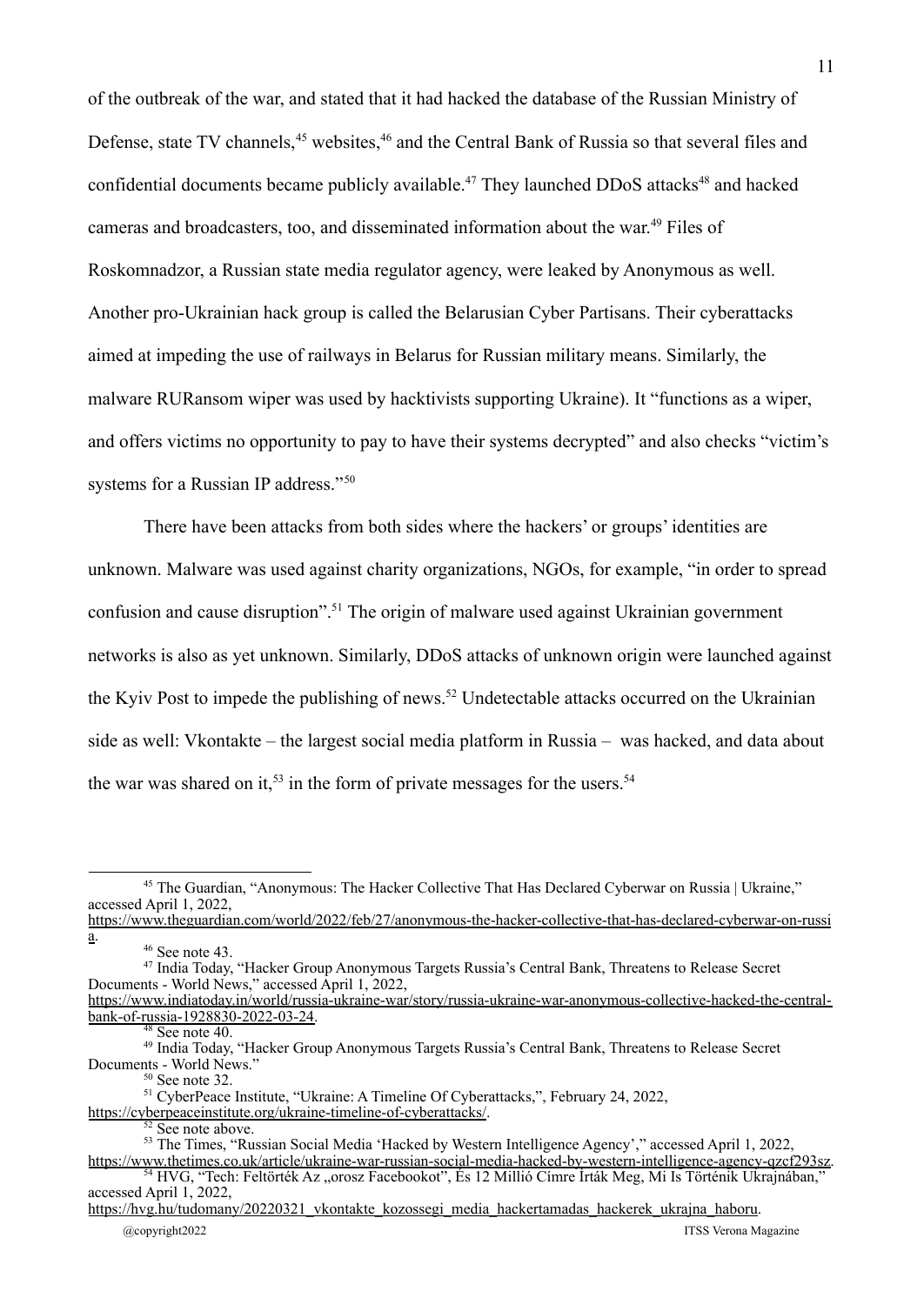#### **Conclusion**

So far, we are seeing an unprecedented level of cyber activity occurring alongside conventional warfare. Although the intensity is still relatively low, some experts predict that the cyber domain has the potential to intensify the current conflict.<sup>55</sup> If the war continues, it is logical to presume that states and their proxies are going to use all their efforts, even on the cyber level, to gain an advantage. By learning from mistakes, engaging with more sophisticated technologies, and combining conventional war and cyber tactics, actors could become more determinant, and set a precedent for future wars in which the cyber domain is strategically crucial.

12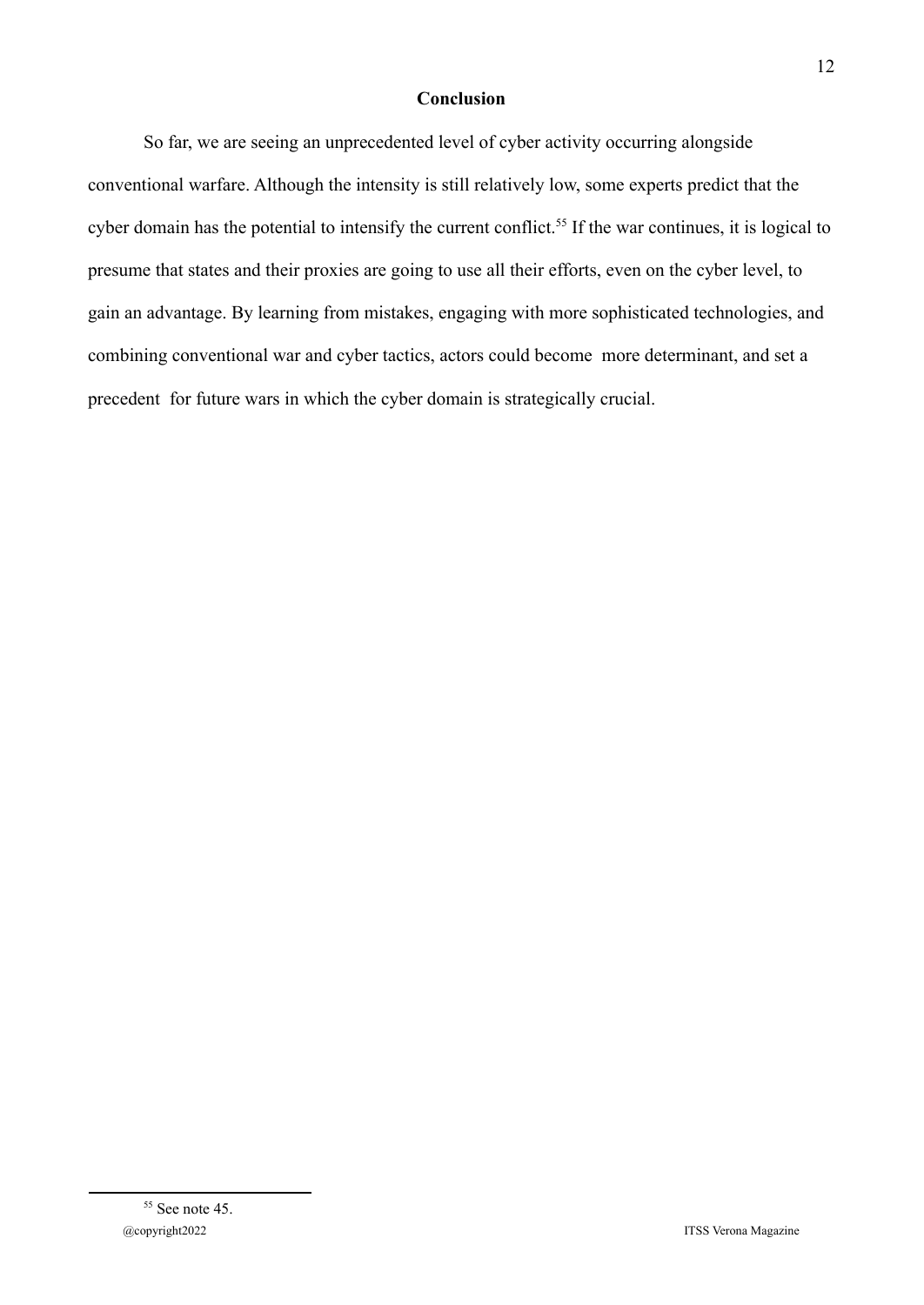- Beran, Dale. "The Return of Anonymous." The Atlantic, August 11, 2020. [https://www.theatlantic.com/technology/archive/2020/08/hacker-group-anonymous-returns/](https://www.theatlantic.com/technology/archive/2020/08/hacker-group-anonymous-returns/615058/) [615058/](https://www.theatlantic.com/technology/archive/2020/08/hacker-group-anonymous-returns/615058/).
- CCDCOE. "Ukraine to be accepted as a Contributing Participant to NATO CCDCOE." Accessed April 1, 2022. [https://ccdcoe.org/news/2022/ukraine-to-be-accepted-as-a-contributing-participant-to-nato-c](https://ccdcoe.org/news/2022/ukraine-to-be-accepted-as-a-contributing-participant-to-nato-ccdcoe/) [cdcoe/](https://ccdcoe.org/news/2022/ukraine-to-be-accepted-as-a-contributing-participant-to-nato-ccdcoe/).
- CEPA, "Hybrid Warfare of the Future," July 28, 2021. [https://cepa.org/hybrid-warfare-of-the-future-sharpening-natos-competitive-edge/.](https://cepa.org/hybrid-warfare-of-the-future-sharpening-natos-competitive-edge/)
- Council on Foreign Relations, "Tracking Cyber Operations and Actors in the Russia-Ukraine War." Accessed April 5, 2022. <https://www.cfr.org/blog/tracking-cyber-operations-and-actors-russia-ukraine-war>.
- C-SPAN. "NATO Chief Says Cyberattacks Can Trigger Article 5." Accessed April 1, 2022. [https://www.c-span.org/video/?c5003322/nato-chief-cyberattacks-trigger-article-5.](https://www.c-span.org/video/?c5003322/nato-chief-cyberattacks-trigger-article-5)
- CyberPeace Institute. "Ukraine: A Timeline Of Cyberattacks," February 24, 2022. <https://cyberpeaceinstitute.org/ukraine-timeline-of-cyberattacks/>.
- Deutsche Welle. "Ukraine: Cyberwar Creates Chaos, 'it Won't Win the War' | DW | 03.03.2022." DW.COM. Accessed April 1, 2022. [https://www.dw.com/en/ukraine-cyberwar-creates-chaos-it-wont-win-the-war/a-60999197.](https://www.dw.com/en/ukraine-cyberwar-creates-chaos-it-wont-win-the-war/a-60999197)
- GLOBSEC. "Where Is Cyberwar? Preliminary Takeaways from Russia's War on Ukraine." Accessed April 1, 2022. [https://www.globsec.org/news/where-is-cyberwar-preliminary-takeaways-from-russias-war](https://www.globsec.org/news/where-is-cyberwar-preliminary-takeaways-from-russias-war-on-ukraine/)[on-ukraine/](https://www.globsec.org/news/where-is-cyberwar-preliminary-takeaways-from-russias-war-on-ukraine/).
- "Hacker Group Anonymous Targets Russia's Central Bank, Threatens to Release Secret Documents - World News." Accessed April 1, 2022. [https://www.indiatoday.in/world/russia-ukraine-war/story/russia-ukraine-war-anonymous-co](https://www.indiatoday.in/world/russia-ukraine-war/story/russia-ukraine-war-anonymous-collective-hacked-the-central-bank-of-russia-1928830-2022-03-24) [llective-hacked-the-central-bank-of-russia-1928830-2022-03-24.](https://www.indiatoday.in/world/russia-ukraine-war/story/russia-ukraine-war-anonymous-collective-hacked-the-central-bank-of-russia-1928830-2022-03-24)
- HVG. "Tech: Feltörték Az "orosz Facebookot", És 12 Millió Címre Írták Meg, Mi Is Történik Ukrajnában." Accessed April 1, 2022. [https://hvg.hu/tudomany/20220321\\_vkontakte\\_kozossegi\\_media\\_hackertamadas\\_hackerek\\_](https://hvg.hu/tudomany/20220321_vkontakte_kozossegi_media_hackertamadas_hackerek_ukrajna_haboru) ukrajna haboru.
- Maurer, Tim. "Cyber Proxies and the Crisis in Ukraine." Essay. In *Cyber War in Perspective: Russian Aggression against Ukraine*, edited by Kenneth Geers, 79–86. Tallinn: NATO CCD COE Publications, 2015. [http://195.222.11.251/uploads/2018/10/Ch09\\_CyberWarinPerspective\\_Maurer.pdf.](http://195.222.11.251/uploads/2018/10/Ch09_CyberWarinPerspective_Maurer.pdf)